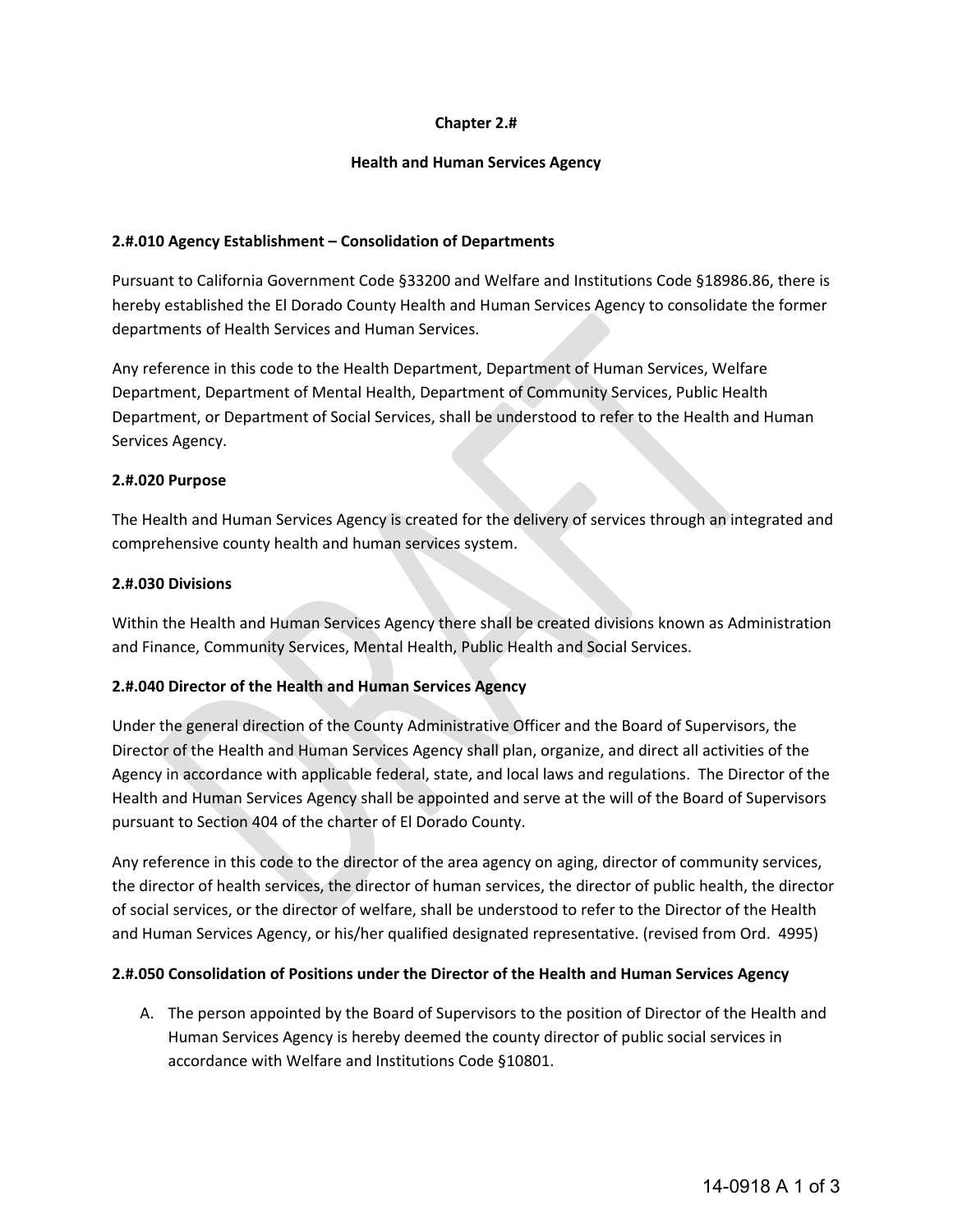- B. In accordance with Welfare and Institutions Code §5607 and 5608, local mental health services are to be administered by a local director of mental health services who is appointed by the governing body and meets standards of training and experience required by regulation. The position of local director of mental health shall be consolidated with the position of Director of the Health and Human Services Agency, provided the Director of the Health and Human Services Agency possesses the particular qualifications required by statute and regulation or is otherwise approved for the position by the State Department of Health Care Services.
- C. In the event the Director of the Health and Human Services Agency does not possess the particular qualifications required by statute and regulation of the local director of mental health or is not approved for the position by the State Department of Health Care Services, section 2.#.050(B) of this code shall not apply. A director of mental health separate from the Director of the Health and Human Services Agency shall be appointed by the Board of Supervisors.
- D. The local health officer shall be appointed by the Board of Supervisors in accordance with Health and Safety Code 101000 et seq. The position of local health officer shall be consolidated with the position of Director of the Health and Human Services Agency, provided the Director of the Health and Human Services Agency possesses the particular qualifications required of the local health officer by statute and regulation.
- E. In the event the Director of the Health and Human Services Agency does not possess the particular qualifications required of the local health officer, section 2.#.050(D) of this code shall not apply. A local health officer separate from the Director of the Health and Human Services Agency shall be appointed by the Board of Supervisors. The Board of Supervisors shall ensure the local health officer who is not the Director of the Health and Human Services Agency has the authority and resources necessary to carry out duties as required by law.

# **2.#.060 Duties and Responsibilities**

The Health and Human Services Agency shall be responsible for the administration of the various functions and services concerning public health, mental health, social services, and community services provided to the residents of El Dorado County as designated by the Board of Supervisors and in accordance with federal and state law and local ordinance.

# **2.#.070 Organization of the Health and Human Services Agency**

- A. The Director of the Health and Human Services Agency shall have the discretion to organize and administer functions within the Agency to ensure services and benefits are provided to the public through an integrated and comprehensive health and human services system.
- B. Such discretion shall be exercised in accordance with then existing laws, as well as County policies established by ordinance or resolution concerning any reorganization or restructuring of the functions and operations of a county department or division of a county department.